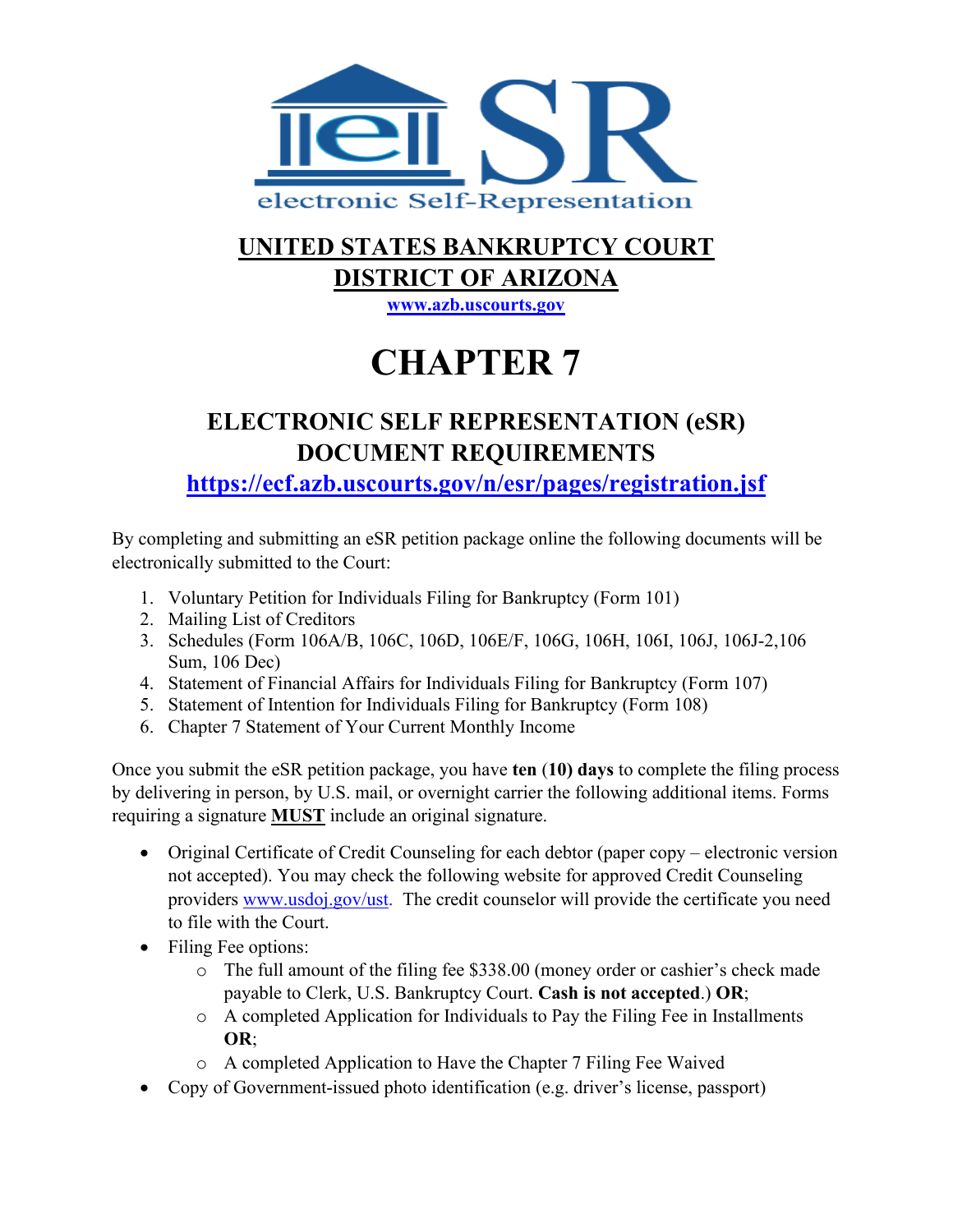- Copy of the eSR confirmation email
- Signed Statement About Your Social Security Number [\(Form 121\)](https://www.uscourts.gov/file/18787/download)
- Signed Declaration Under Penalty of Perjury for Debtors Without Attorney
- Signed Declaration of Evidence of Employer Payments [\(Local Rule Form 1007-3\)](https://azb.uscourts.gov/sites/default/files/Form%201007-2%20Declaration%20of%20Evidence%20of%20Paymentspdf.pdf)
- Signed Declaration Regarding Electronic Submission (Self-Representation Individual)

Forms are available on our website: [www.azb.uscourts.gov/court-forms](http://www.azb.uscourts.gov/court-forms) and [www.uscourts.gov/forms/bankruptcy-forms](http://www.uscourts.gov/forms/bankruptcy-forms)

**Important: Your case will be officially filed ONLY when all the signed documents are received. A Notice of Bankruptcy Filing and case number will be provided to you when the case is officially filed. You do not have any protections of bankruptcy such as stopping a foreclosure until the case is officially filed and you have a case number.** 

The required documents can be dropped off at the following locations:

**TUCSON DIVISION James A Walsh Courthouse 38 S. Scott Avenue Tucson AZ 85701 520-202-7550**

**PHOENIX DIVISION Federal Building and U.S. Courthouse 230 N. First Avenue, Suite 101 Phoenix AZ 85003 602-682-4000**

> **YUMA DIVISION John M. Roll Courthouse 98 W. 1st Street, 2nd Floor Yuma AZ 85364**

#### **\*Please note, payments should only be mailed to the Phoenix or Tucson locations. Yuma is unable to accept any payments**

#### **PREVIOUS BANKRUPTCY FILINGS**

If you had a previous case pending within the preceding year that was dismissed, you are advised that pursuant to 11 USC Section  $362(c)(3)$ , the automatic stay provided by Section  $362(a)$  when the bankruptcy petition is filed will terminate 30 days after the filing of your petition. You may file a motion with the court seeking a continuation of the automatic stay and you will need to demonstrate that the second case was filed in good faith. If you file a motion, please caption it as an Emergency Motion.

If you had two or more previous cases pending within the preceding year that were dismissed, you are advised that pursuant to 11 USC Section 362(c)(4), no stay under Section 362(a) will go into effect when your petition was filed. To obtain a stay, you must file a motion, within 30 days of the date of the filing of the petition and demonstrate that the new case was filed in good faith.